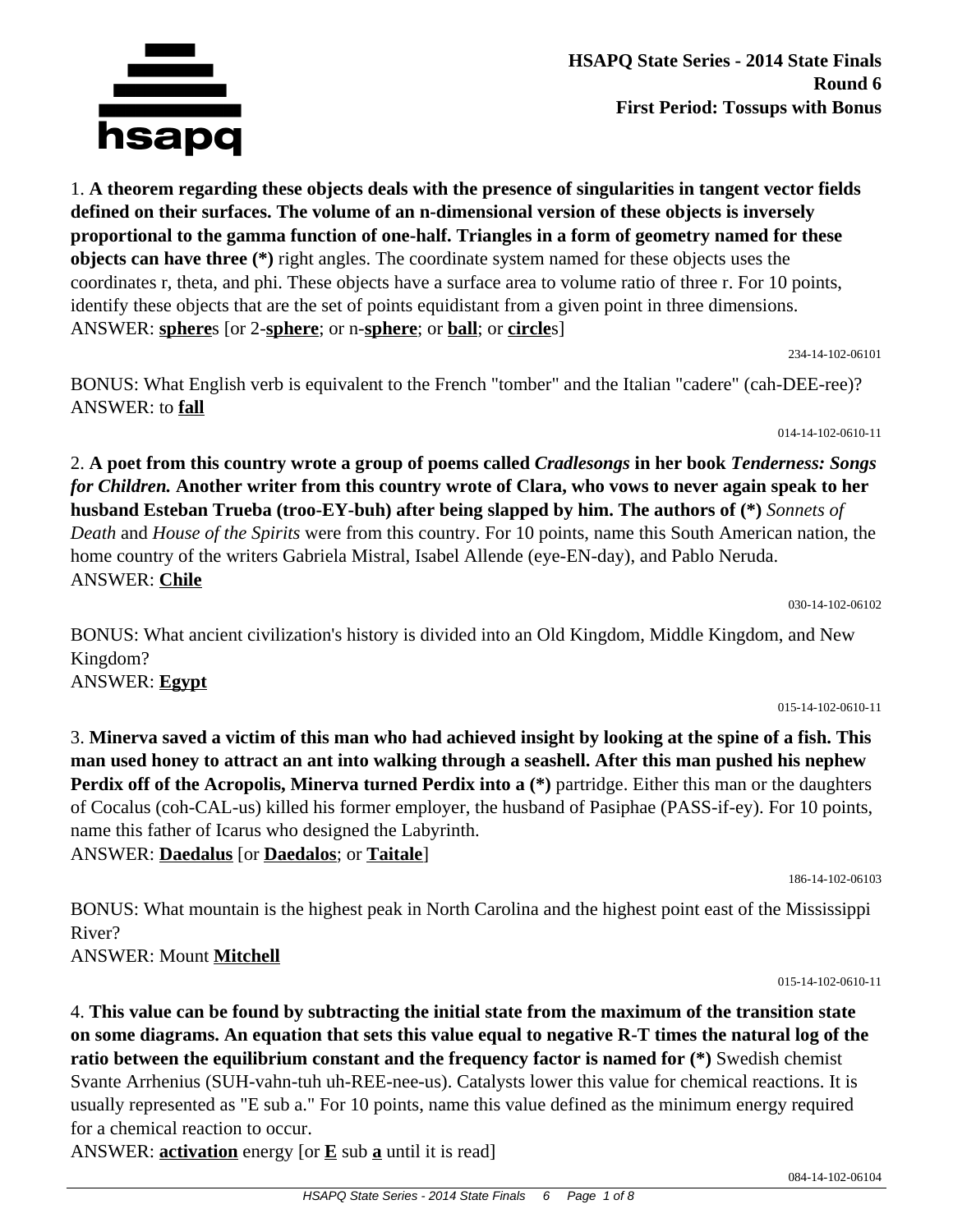BONUS: What structures, that come off the arch of the aorta before dividing into external and internal branches in the neck, are the arteries that carry blood to the head? ANSWER: **carotid** arteries

048-14-102-0610-11

# 5. **In Ray Bradbury's novel** *Dandelion Wine,* **Colonel Freeleigh dreams of being one of these objects. A substance made from these objects is thrown at Edgar by Heathcliff in** *Wuthering Heights.* **John Steinbeck's novel** *In Dubious Battle* **involves a strike of workers who procure these objects. Several of these objects are thrown at (\*)** Gregor Samsa by his father in Franz Kafka's *The Metamorphosis.* For 10 points, name this type of fruit that is tragically eaten by Adam and Eve in *Paradise Lost.* ANSWER: **apple**s

030-14-102-06105

BONUS: What inefficient sorting algorithm is named for the manner in which smaller elements float to the top of the list? ANSWER: **bubble** sort

014-14-102-0610-11

6. **These things originate in source regions that are flat and have light surface winds. These things are designated with a combination of a small c or small m, for continental or marine, and a big P or big T, for polar and tropical. On surface weather maps, transition zones between them are marked by lines with equally spaced (\*)** triangles, semicircles, or a combination of both and are called fronts. For 10 points, name these large bodies of air that have a consistent temperature and moisture content. ANSWER: **air mass**es

066-14-102-06106

BONUS: In what type of chemical bond do atoms share electrons? ANSWER: **covalent**

014-14-102-0610-11

7. **The Tempo program is used to find and model these objects, which are sometimes surrounded by a plerion. An example of these objects in Virgo is surrounded by the first discovered extrasolar planets. A binary example of them was used to indirectly prove the existence of (\*)** gravitational waves by Hulse and Taylor. Burnell and Hewish named the first discovered one LGM-1 and noted that its emissions were periodic. For 10 points, name these highly magnetized rotating stars that periodically emit radiation. ANSWER: **pulsar**s [or **pulsating star**s; prompt on neutron **star**s]

048-14-102-06107

BONUS: Two men build Cloudcuckooland to block off sacrifices to the gods in *The Birds,* a play by what Ancient Greek comedy writer of *The Frogs?* ANSWER: **Aristophanes** (air-ih-STAHF-uh-nees)

186-14-102-0610-11

8. **The second section of this novel intersperses events such as Prue's death in childbirth with the decay of a house. At the beginning of this book, James imagines killing his father because he insists the weather will be bad. The matriarch of the central family dies abruptly in this novel's section (\*)** "Time Passes." In this novel, Lily Briscoe finally completes her painting and the Ramsays take a boat to the title structure. For 10 points, name this novel by Virginia Woolf. ANSWER: *To the Lighthouse*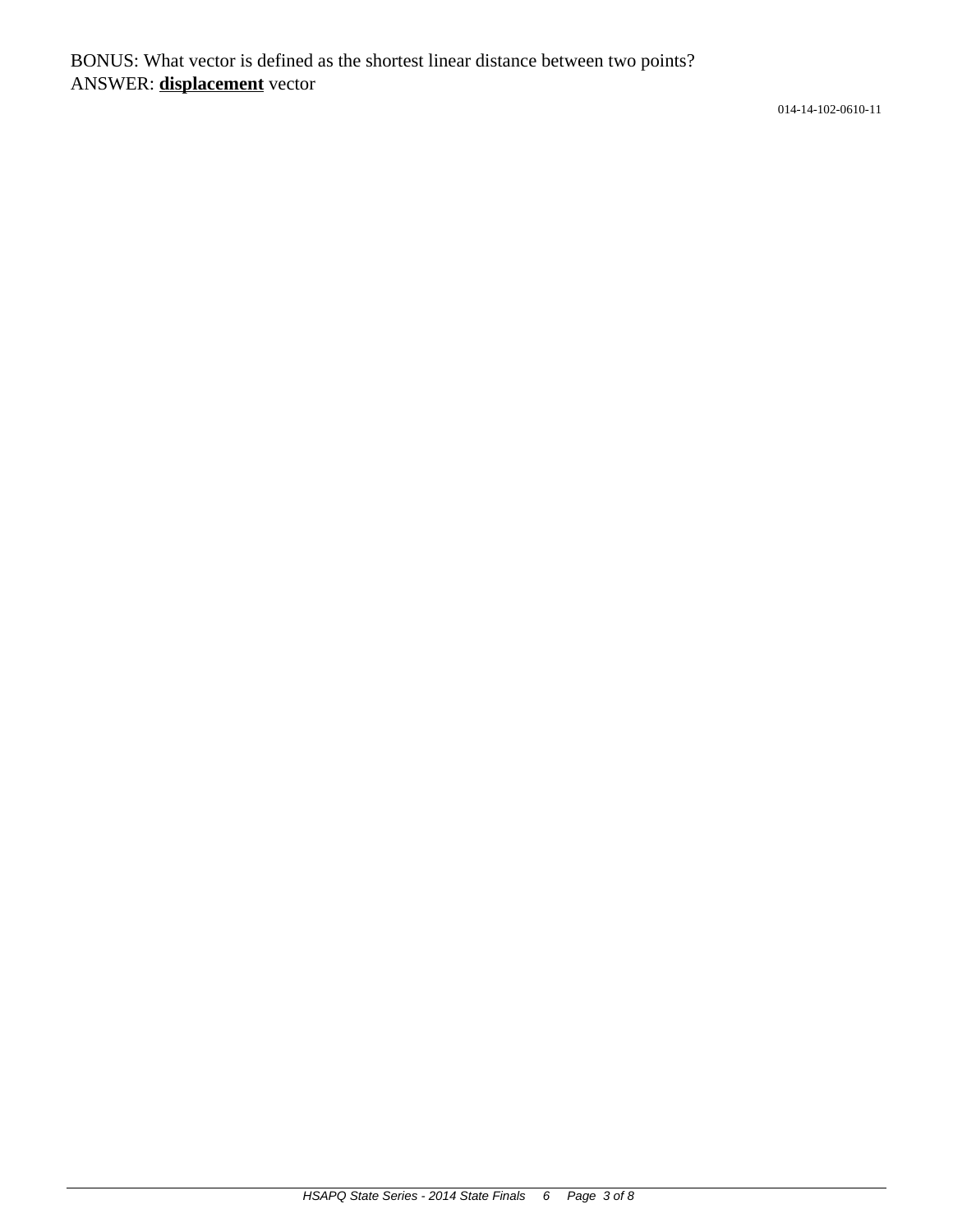**Second Period: Directed Round**

### **SET A:**

1. BONUS: What nineteenth-century American poet wrote "To a Waterfowl" and "Thanatopsis?" ANSWER: William Cullen **Bryant**

2. BONUS: What Nigerian playwright wrote *The Lion and the Jewel* and *Death and the King's Horseman?* ANSWER: Wole **Soyinka**

3. BONUS: Name the artist of the unfinished *Athenaeum* (AA-thuh-NAY-um) who painted the *Lansdowne* and one-dollar bill likenesses of George Washington. ANSWER: Gilbert Charles **Stuart**

4. BONUS: This is a 30-second calculation question. A bag has ten ping pong balls in it, numbered one through ten inclusive. Three people each draw a ball from the bag without replacement. What is the probability that each of them drew an odd number? ANSWER: **1/12**

037-14-102-0610-12

#### **SET B:**

# 1. BONUS: What first major battle of the Civil War pitted P.G.T. Beauregard against Irvin McDowell and gave Stonewall Jackson his nickname? ANSWER: Battle of **First Bull Run** [or **First Manassas**; prompt on partial answer] 015-14-102-0610-12 2. BONUS: This is a calculation question. In triangle VCU, altitude VO has length 9 units. If the side lengths of VCU are all integers, what is the smallest possible length of CU?

3. BONUS: What author created Rowena and Cedric of Rotherwood in his novel *Ivanhoe?* ANSWER: Walter **Scott**

4. BONUS: Name the founder of the Tuskegee Institute who delivered the Atlanta Compromise speech and wrote the autobiography *Up From Slavery.* ANSWER: Booker Taliaferro **Washington**

131-14-102-0610-12



ANSWER: **24** units

014-14-102-0610-12

014-14-102-0610-12

020-14-102-0610-12

003-14-102-0610-12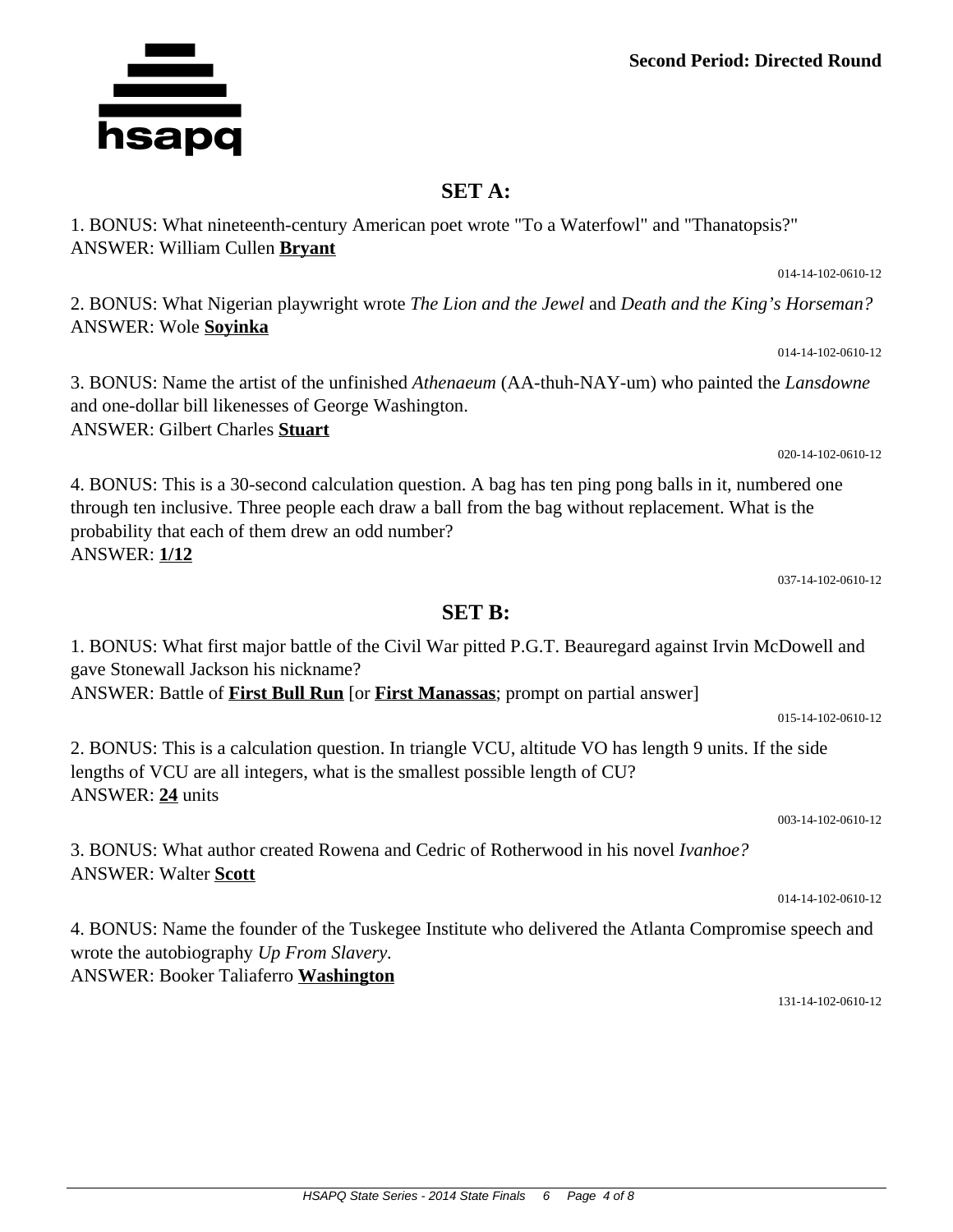9. **This city was the original site of the company that makes CaramelCrisp popcorn, Garrett Popcorn Shops. This city is home to the three-million-gallon Abbott Oceanarium, inside its Shedd Aquarium. The Lurie Garden and Crown Fountain are both located in a park in this city, where (\*)** Anish Kapoor's sculpture *Cloud Gate* sits. The Smith Museum of Stained Glass Windows and a Ferris wheel can be found on this city's Navy Pier. For 10 points, name this Midwestern city where Millennium Park is home to a stainless-steel, bean-shaped sculpture. ANSWER: **Chicago**

BONUS: What leader singer of Nine Inch Nails wrote film scores for *The Social Network* and *The Girl with the Dragon Tattoo?* ANSWER: Trent **Reznor**

10. **Pompey's son Sextus Pompeius led a revolt on this island. The First Punic War began when the Mamertines (MAH-mur-teenz) occupied its city of Messana. A city on this island was led by the tyrants Dionysius I and Hiero (HEER-oh) II, who commissioned (\*)** Archimedes to design a claw and a heat ray for its defense. It was the origin and power base of the Mafia. For 10 points, name this island which includes the city of Syracuse and which is separated from Italy by only two miles. ANSWER: **Sicily** [or **Sicilia**]

BONUS: What term is used to describe the novels of Gabriel Garcia Marquez and Toni Morrison, which incorporate fantastical elements into a naturalistic narrative? ANSWER: **magic**al **realism**

11. **This event was ended prematurely when Christina Maslach, who later married its organizer, objected to what was going on. Conducted in the basement of Jordan Hall, this event featured a man emulating a character from the film** *Cool Hand Luke,* **earning him the inaccurate nickname (\*)** "John Wayne." Of the twenty-four participants, twelve were named guards and quickly began physically abusing the others. For 10 points, name this 1971 Philip Zimbardo experiment testing the abuse of power, which took place at a California university.

ANSWER: **Stanford prison** experiment

BONUS: This is a 20-second calculation question. You invest 10 dollars at one percent interest, compounded continuously. Rounded to the nearest dollar, how much money will you have after one hundred years? ANSWER: \$**27**

190-14-102-0610-11

052-14-102-06111

hsapq

023-14-102-06109

015-14-102-0610-11

014-14-102-0610-11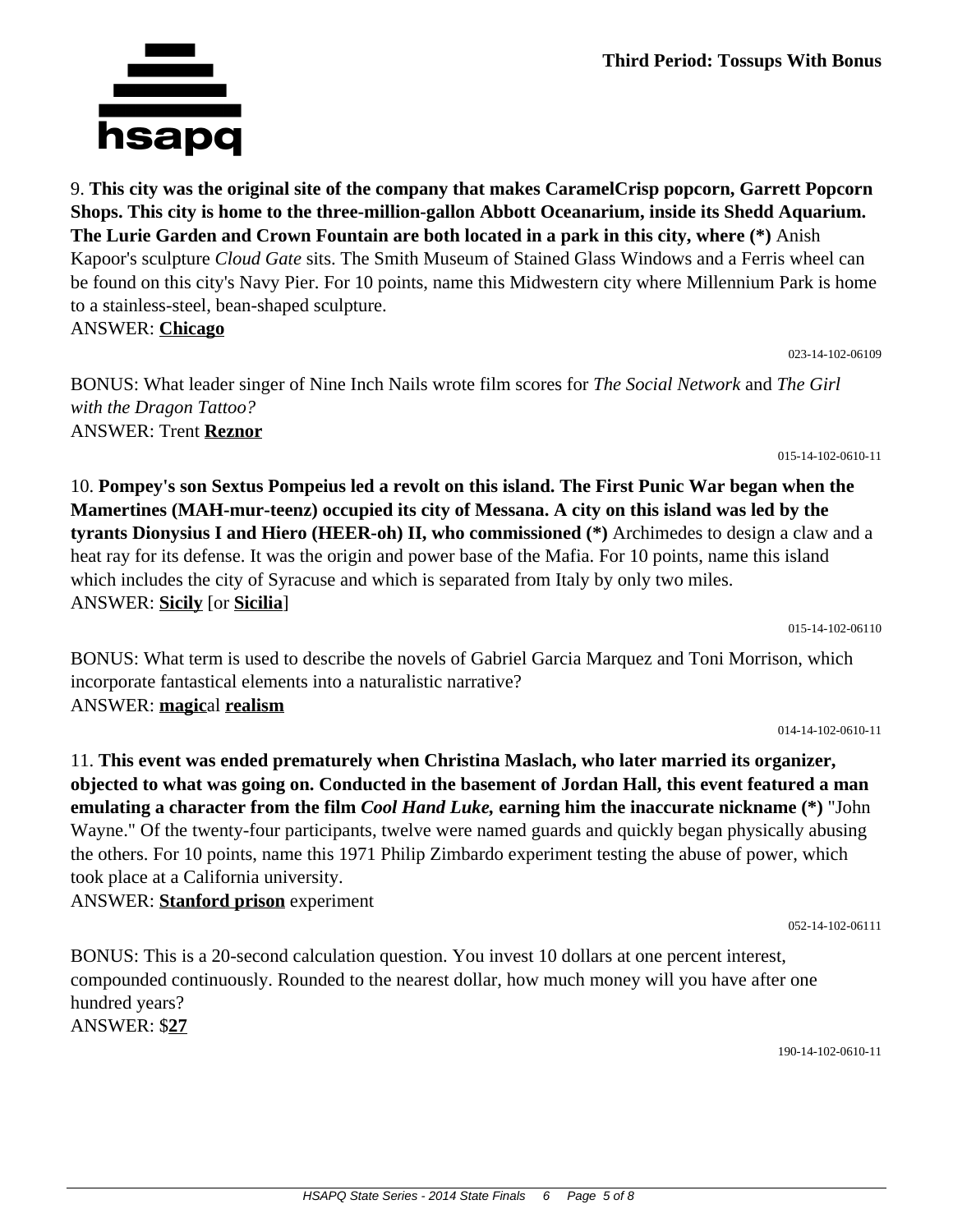12. **A 1957 concert by this man and his band at Harlem's Apollo Theater is dramatized in a biopic starring Gary Busey as this singer. One of his songs states that, "Love like yours will surely come my way, A hey, a hey hey," and is "Everyday." This man makes use of the Bo Diddley Beat in "Not Fade Away." He played in a band called The (\*)** Crickets, and his hits included "That'll Be the Day" and "Peggy Sue." For 10 points, name this rock and roll pioneer who died in a 1959 plane crash with the Big Bopper and Richie Valens.

ANSWER: Charles "Buddy" **Holly**

BONUS: Charles Cornwallis surrendered to George Washington at what final major engagement of the American Revolutionary War? ANSWER: Battle of **Yorktown**

13. **This composer's Symphony Number 4 in D minor opens with a fast movement marked** *Lebhaft* **(LAYB-hoft). This composer was confined to an asylum after throwing himself into the Rhine in a failed suicide attempt brought on by syphilis. This composer included "Traumerei" (TROW-mer-ai) in a set of piano pieces called (\*)** "Scenes from Childhood." This composer's first symphony is nicknamed the "Rhenish." For 10 points, name this German composer who wrote a number of famous pieces for his wife, Clara Wieck.

ANSWER: Robert **Schumann**

BONUS: What English philosopher denied the existence of innate ideas in his *An Essay Concerning Human Understanding?* ANSWER: John **Locke**

014-14-102-0610-11

14. **The influence of this group increased when Peter Porter took over the House Committee on Foreign Affairs and Langdon Cheves became the chairman of the House Ways and Means Committee. John Randolph coined this term, which denoted a group of politicians from (\*)** Southern and Western states. Some elements of this faction, led by Henry Clay, agitated for an invasion of Canada. For 10 points, identify these Democratic-Republicans who convinced James Madison to enter a conflict with Britain in 1812. ANSWER: war **hawk**s

020-14-102-06114

BONUS: At what 480 BCE battle did three hundred Spartans led by King Leonidas hold off a larger Persian army? ANSWER: Battle of **Thermopylae**

15. **This city's location of Red Hill was reportedly the site of a massacre of Circassian nationalists. This city banned the construction of a Pride House, which a judge said would "provoke social-religious hatred." The resort of Roza Khutor (koo-TOR) is near this city. Stephen Fry's open letter to David (\*)** Cameron suggested finding a location other than this city for a 2014 event. Its mayor, Anatoly Pakhomov, controversially claimed this city featured no homosexual residents. For 10 points, name this Russian city, the host of the 2014 Winter Olympics. ANSWER: **Sochi**

080-14-102-06113

015-14-102-0610-11

030-14-102-06112

015-14-102-0610-11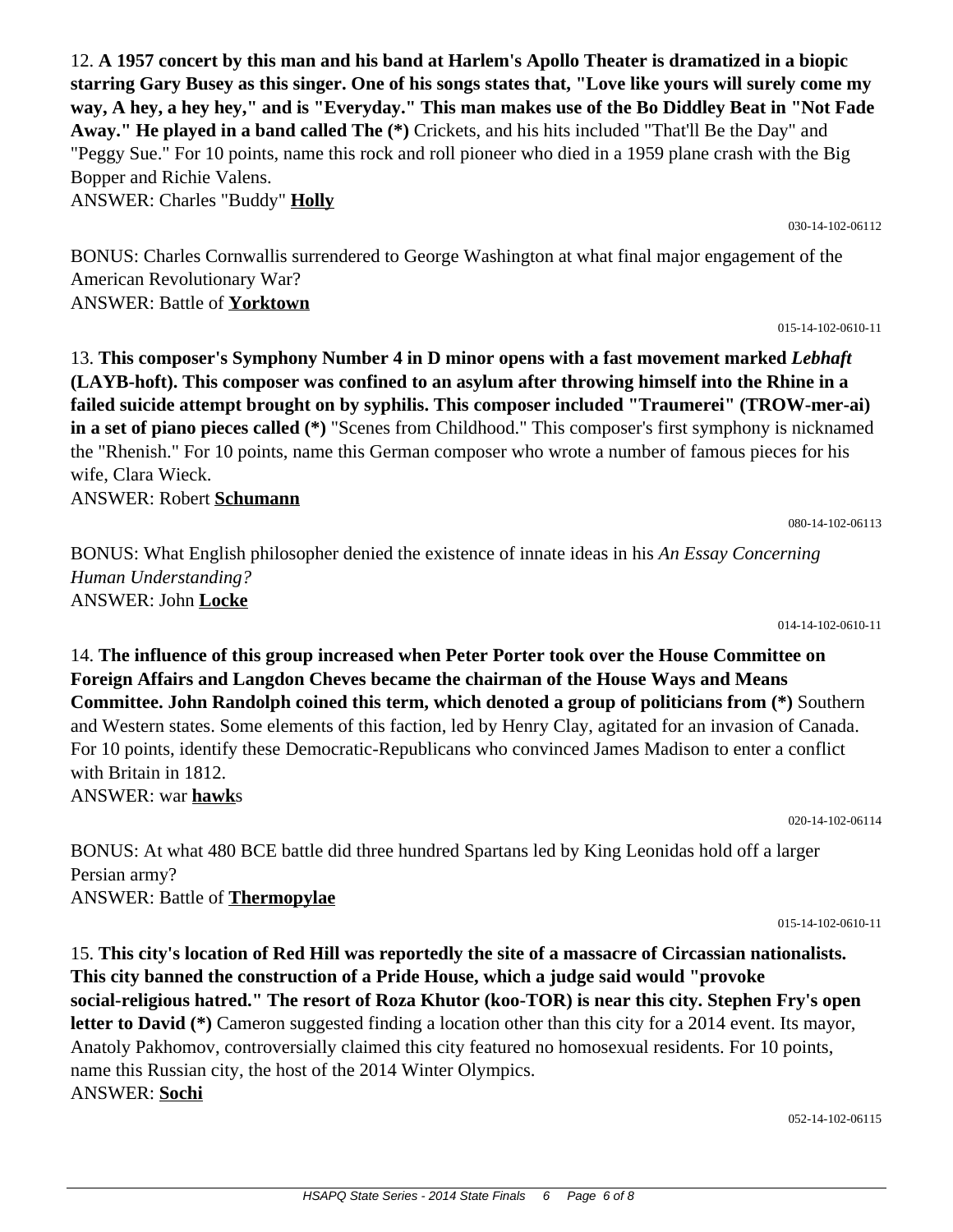BONUS: What NBA team made the 2013 Eastern Conference Finals through strong performances from Paul George and Roy Hibbert? ANSWER: Indiana **Pacers** [or **Indiana** Pacers]

015-14-102-0610-11

# 16. **George Balanchine re-choreographed this ballet specifically for Gelsey Kirkland. Some characters in this ballet perform a "round dance" and play a game with golden apples. Leopold Stokowski was renowned for his recordings of the berceuse (BARE-soo-zuh), the infernal (\*)** dance, and other highlights from three suites excerpted from this ballet. Its protagonist destroys an egg holding the immortality of his enemy, and sees thirteen dancing princesses before encountering the title creature in the realm of Kaschei (kuh-SHAY) the Immortal. For 10 points, name this Stravinsky ballet about Prince Ivan. ANSWER: *The Firebird* [or *L'oiseau de feu*; or *Zhar-ptitsa*]

020-14-102-06116

BONUS: What biopolymer is commonly found in the cell walls of fungi and the exoskeletons of ants? ANSWER: **chitin**